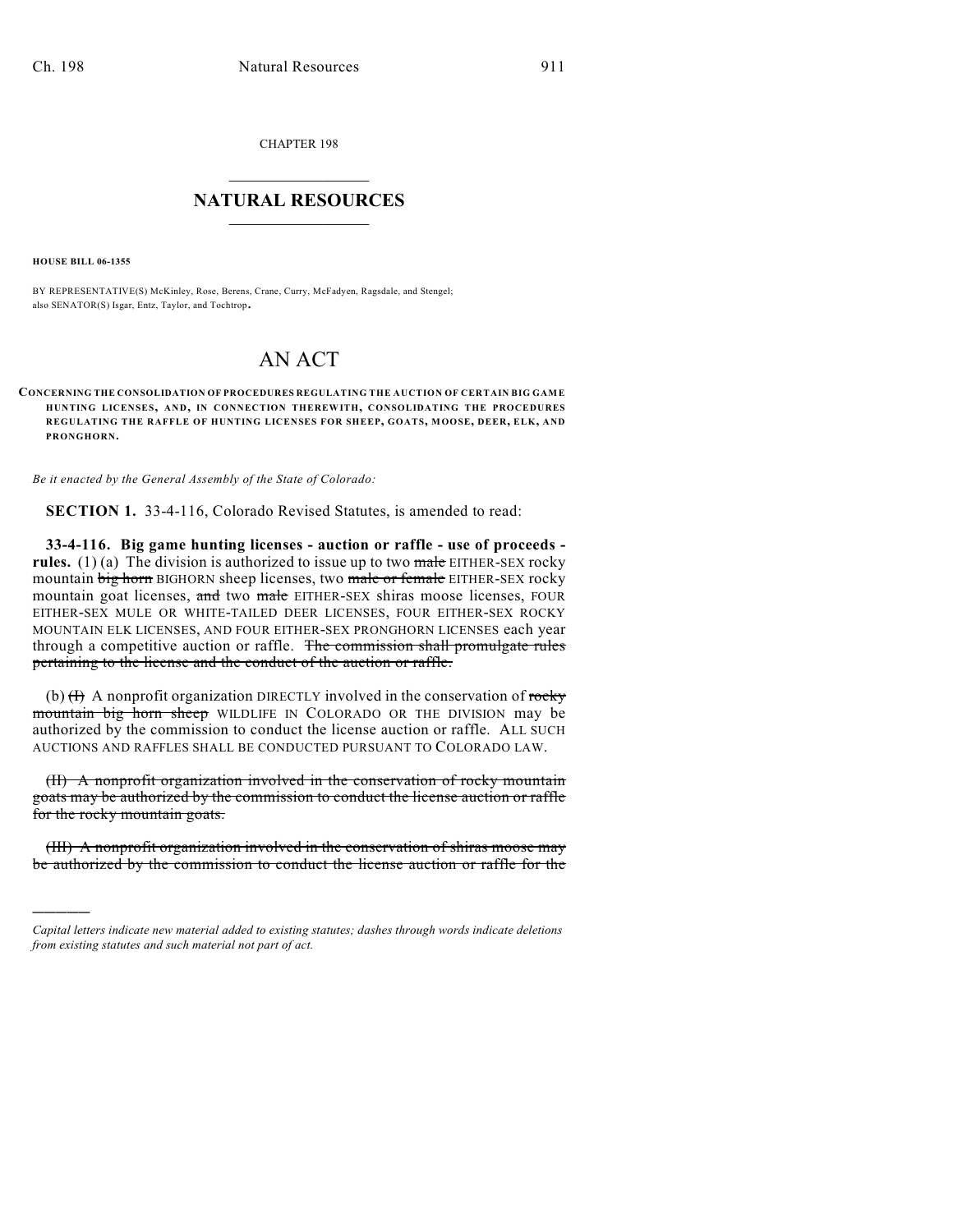## shiras moose.

(c) If the auction or raffle is conducted by such organization, the organization may retain proceeds of the sale, not to exceed ten percent of such proceeds, to cover expenses. Such auction or raffle shall be conducted pursuant to the provisions of Colorado law.

(2) (a)  $(H)$  EXCEPT AS SPECIFIED IN THIS SUBSECTION (2), all proceeds remaining from the auction or raffle of rocky mountain big horn BIGHORN sheep, ROCKY MOUNTAIN GOAT, AND SHIRAS MOOSE licenses whether conducted by the commission or as otherwise authorized by the commission, shall be used only BY THE DIVISION for the benefit of rocky mountain big horn BIGHORN OR DESERT sheep, research, habitat development, or for education projects ROCKY MOUNTAIN GOATS, AND SHIRAS MOOSE IN COLORADO, AND ALL PROCEEDS FROM THE AUCTION OR RAFFLE OF MULE AND WHITE-TAILED DEER, ROCKY MOUNTAIN ELK, AND PRONGHORN LICENSES SHALL BE USED BY THE DIVISION FOR THE BENEFIT OF MULE AND WHITE-TAILED DEER, ROCKY MOUNTAIN ELK, AND PRONGHORN IN COLORADO.

(II) All proceeds remaining from the auction or raffle of rocky mountain goat licenses, whether conducted by the commission or as otherwise authorized by the commission, shall be used only for the benefit of rocky mountain goat research, habitat development, or for education projects.

(III) All proceeds remaining from the auction or raffle of shiras moose licenses, whether conducted by the commission or as otherwise authorized by the commission, shall be used only for the benefit of shiras moose research, habitat development, or for educational projects.

(b) The proceeds from the auctions or raffles shall be used for special projects and shall be in addition to any other funds used for the management of rocky mountain big horn sheep, rocky mountain goats, or moose. IF AN AUCTION OR RAFFLE IS CONDUCTED BY A NONPROFIT ORGANIZATION, THE ORGANIZATION MAY RETAIN UP TO TWENTY-FIVE PERCENT OF THE PROCEEDS OF THE AUCTION OR RAFFLE TO COVER AUCTION OR RAFFLE COSTS AND TO FUND PROJECTS OF ITS OWN CHOOSING THAT BENEFIT WILDLIFE IN COLORADO.

(c) THE PROCEEDS FROM THE AUCTIONS AND RAFFLES SHALL BE IN ADDITION TO ANY MONEYS OTHERWISE PROVIDED FOR THE MANAGEMENT OF ROCKY MOUNTAIN BIGHORN OR DESERT SHEEP, ROCKY MOUNTAIN GOATS, SHIRAS MOOSE, MULE AND WHITE-TAILED DEER, ROCKY MOUNTAIN ELK, AND PRONGHORN.

(3) (Deleted by amendment, L. 93, p. 507,  $\S$  2, effective April 26, 1993.) THE COMMISSION MAY PROMULGATE RULES PERTAINING TO AUCTION AND RAFFLE LICENSES, THE CONDUCT OF THE AUCTIONS AND RAFFLES, RECORD-KEEPING REQUIREMENTS, THE EXPENDITURE OF PROCEEDS, INCLUDING REQUIRING CONSULTATION BY THE DIVISION WITH ADVISORY COMMITTEES COMPRISED OF REPRESENTATIVES OF THE PARTICIPATING NONPROFIT ORGANIZATIONS PRIOR TO THE EXPENDITURE OF ANY PROCEEDS, AND ANY OTHER RULES NECESSARY TO IMPLEMENT THE AUCTION AND RAFFLE PROGRAM.

**SECTION 2. Repeal.** 33-4-116.5, Colorado Revised Statutes, is repealed as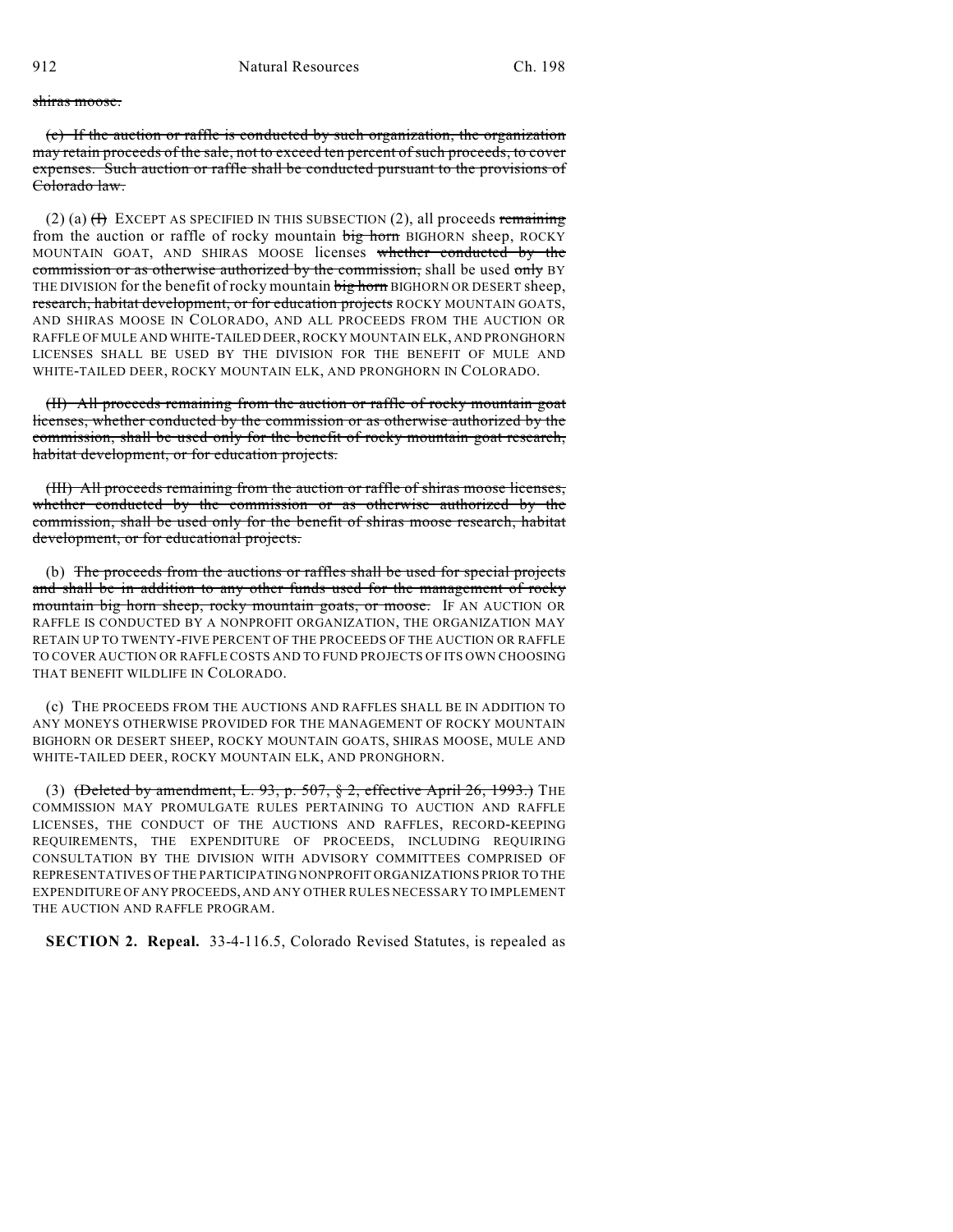follows:

**33-4-116.5. Auction or raffle of deer, elk, and pronghorn licenses - use of proceeds.**  $(1)(a)$  The division is authorized to issue up to four male or female deer licenses, four male or female elk licenses, and four male or female pronghorn licenses each year through a competitive auction or raffle. The commission shall promulgate rules pertaining to the license and the conduct of the auction or raffle.

(b) (I) A nonprofit organization involved in the conservation of deer may be authorized by the commission to conduct the license auction or raffle for the deer.

(II) A nonprofit organization involved in the conservation of elk may be authorized by the commission to conduct the license auction or raffle for the elk.

(III) A nonprofit organization involved in the conservation of pronghorn may be authorized by the commission to conduct the license auction or raffle for the pronghorn.

(c) If the auction or raffle is conducted by a nonprofit organization, the organization may retain proceeds of the sale, not to exceed eighty percent of such proceeds, to be used only for the purposes specified in subsection  $(2)$  of this section. The organization shall account for all proceeds retained by the organization and shall present such accounting to the commission no less frequently than annually, either at the commission's first meeting of each calendar year or at such other times as the commission shall direct. Such auction or raffle shall be conducted pursuant to the provisions of Colorado law.

(2) (a) (I) All proceeds remaining from the auction or raffle of deer licenses, whether conducted by the commission or as otherwise authorized by the commission, shall be used only for the benefit of deer research, educational projects, management, or habitat development; except that habitat development shall not include land acquisitions.

(II) All proceeds remaining from the auction or raffle of elk licenses, whether conducted by the commission or as otherwise authorized by the commission, shall be used only for the benefit of elk research, educational projects, management, or habitat development; except that habitat development shall not include land acquisitions.

(III) All proceeds remaining from the auction or raffle of pronghorn licenses, whether conducted by the commission or as otherwise authorized by the commission, shall be used only for the benefit of pronghorn research, educational projects, management, or habitat development; except that habitat development shall not include land acquisitions.

(b) The proceeds from the auctions or raffles shall be used for special projects and shall be in addition to any other moneys used for the management of deer, elk, or pronghorn.

**SECTION 3. Effective date.** This act shall take effect at 12:01 a.m. on the day following the expiration of the ninety-day period after final adjournment of the